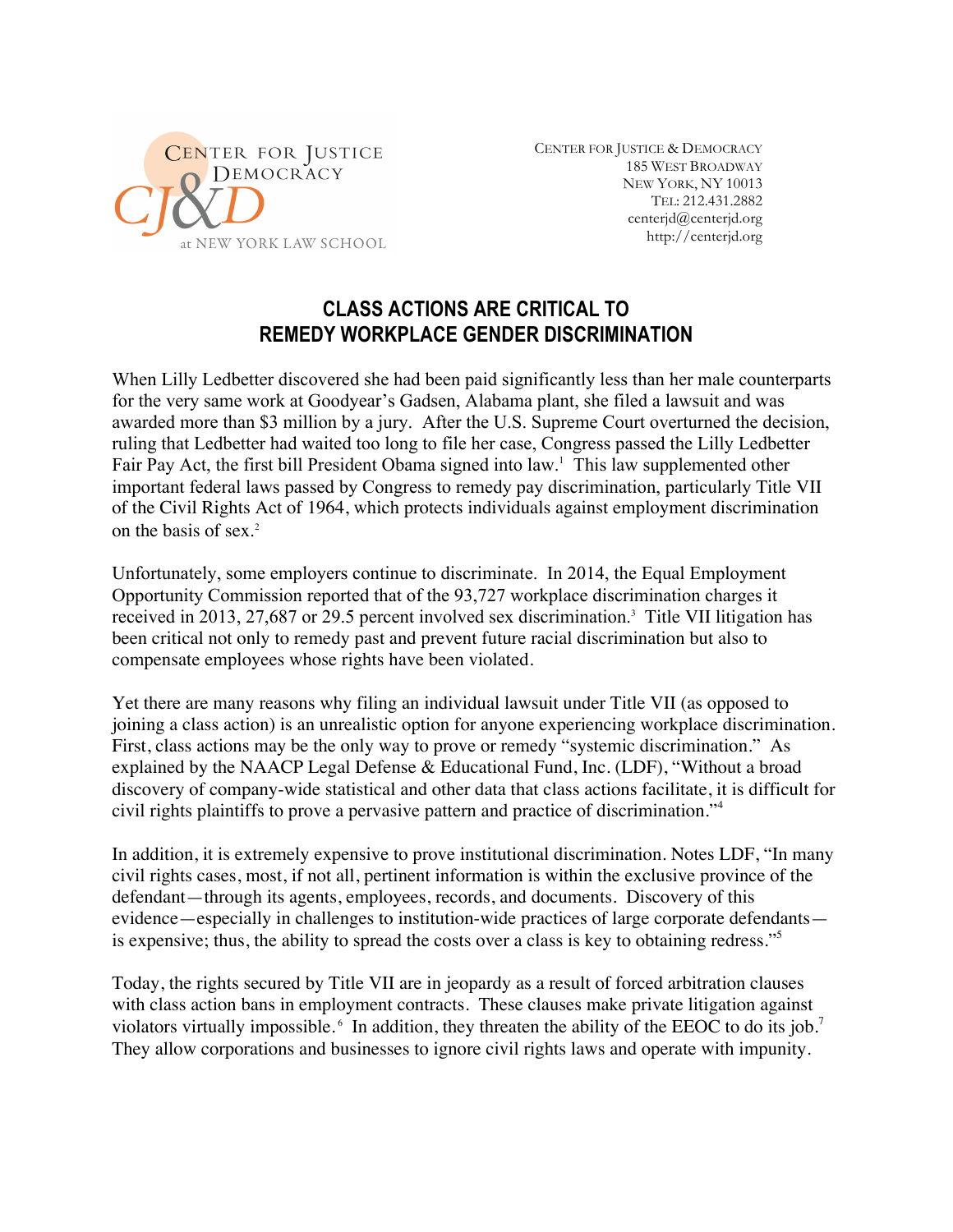The following are examples of recent class action settlements won on behalf of women in the workplace who have suffered discrimination. They are all contained in CJ&D's extensive class action compilation, *First Class Relief*.<sup>8</sup> These cases illustrate just how critical class actions are, and what is at risk by the increasing use of forced arbitration clauses and class action bans in employment contracts.

### **Ellis v. Costco Wholesale Corp (2013), Case Number 3:04-cv-03341, (N.D. Cal.).**

Costco agreed to settle a class action alleging that female warehouse workers were discriminated against in pay, promotion and working conditions. The case required nearly a decade of litigation to resolve class issues raised by the Supreme Court's *Wal-Mart* case.<sup>9</sup> Eventually, Costco settled for \$8 million,"10 and agreed to revise its procedures to prevent future discrimination.<sup>11</sup>

# **Easterling v. Conn. Dep't of Correction, (2013), Case No. 08-826 (D. Conn.)**

The Connecticut Department of Correction (DOC) used discriminatory criteria for those seeking correction officer positions. After hard-fought litigation, DOC settled with a class of female applicants for over \$1 million in back pay relief, and allowed applicants to participate in a priority hiring process. <sup>12</sup>

# **Carter v. Wells Fargo Advisors, LLC (2011), Case Number 09-cv- 01752, (D.D.C.)**

Wells Fargo agreed to settle a gender discrimination class action by about 1,200 female financial advisors who alleged discrimination in pay, promotion and other aspects of employment.<sup>13</sup> The settlement totaled \$32 million, or about \$18,000 for each class member.<sup>14</sup> The settlement also provided injunctive relief to prevent future discrimination.

# **Velez v. Novartis Corp. (2010) Case 04-cv-09194, (S.D. N.Y.)**

After losing a \$250 million punitive damage jury verdict for discriminating against female employees over promotion, pay, and pregnancy issues, Novartis agreed to settle for \$175 million, with \$22 million going towards injunctive relief to remedy discrimination. Nearly 6,200 women would be compensated under this agreement.<sup>15</sup>

#### **Hubley v. Dell (2009) Case Number 08-804 (W.D. Tex.)**

Dell settled a class action brought by a class of female employees who alleged pay and promotion discrimination. The settlement totaled \$9.1 million including \$4.5 million for individual class members and \$3.5 million for base pay adjustments.16 Dell was also required to implement policy changes to prevent future discrimination.

#### **Fassbender Amochaev v. Citigroup Global Markets, Inc., d/b/a Smith Barney (2008), Case No. C051-298 (PJH) (N.D. Cal.)**

Smith Barney settled with a class of female financial advisors who charged that that Smith Barney engaged in a pattern and practice of gender discrimination with regard to pay, professional support and other terms of employment.<sup>17</sup> The settlement totaled \$33 million<sup>18</sup> for the 2,411 class members and included injunctive relief to end future discrimination.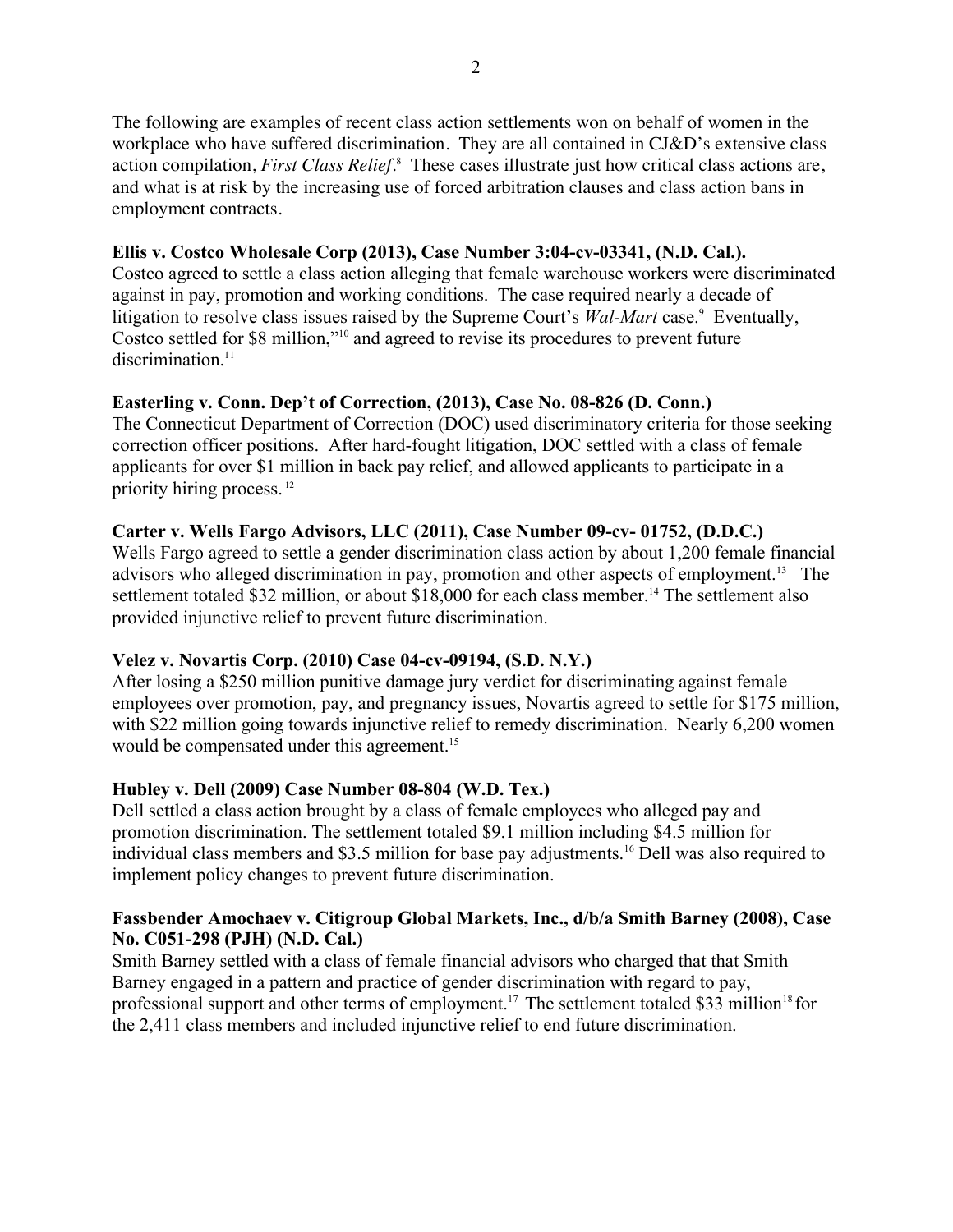#### **Augst-Johnson v. Morgan Stanley DW Inc. (2007), (D.D.C.) Case No. 1-06-CV-01142 (RWR).**

Morgan Stanley settled with a class of female financial advisors trainees in the company's Global Wealth Management Group for gender discrimination in pay and promotion. The settlement of \$46 million included injunctive relief, requiring the company to fix its discriminatory practices.<sup>19</sup>

**Carlson et al. v. C.H. Robinson Worldwide, Inc., (2005) U.S. Dist. LEXIS 5674 (D. Minn.)** CH Robinson settled with approximately 230 women who sued the freight service provider over pay and promotion gender discrimination. The settlement of \$15 million, or about \$31,500 per class member, on average, also included injunctive relief, requiring the company to fix its discriminatory practices.<sup>20</sup>

#### **NOTES**

 $\overline{a}$ 

time compensation is paid pursuant to the discriminatory compensation decision or other practice. ...."<br>
<sup>2</sup> U.S. Equal Employment Opportunity Commission, "Sex-Based Discrimination,"<br>
http://www.eeoc.gov/laws/types/sex.cfm

<sup>&</sup>lt;sup>1</sup> http://www.gpo.gov/fdsys/pkg/PLAW-111publ2/html/PLAW-111publ2.htm. This law amends several federal laws, to wit: "[T]itle VII of the Civil Rights Act of 1964 and the Age Discrimination in Employment Act of 1967, and to modify the operation of the Americans with Disabilities Act of 1990 and the Rehabilitation Act of 1973, to clarify that a discriminatory compensation decision or other practice that is unlawful under such Acts occurs each

 $\frac{3}{3}$ http://www.eeoc.gov/eeoc/newsroom/release/2-5-14.cfm

<sup>&</sup>lt;sup>4</sup> Amicus brief filed by the NAACP Legal Defense & Educational Fund, Inc. in Support of Respondents in the case, *AT&T Mobility LLC v. Concepcion,* 131 S. Ct. 1740 (2011), p. 19;

http://www.americanbar.org/content/dam/aba/publishing/preview/publiced\_preview\_briefs\_pdfs\_09\_10\_09\_893\_Re spondentAmCuNAACPLDEF.authcheckdam.pdf

<sup>5</sup> *Ibid.*

 $<sup>6</sup>$  Indeed, in March, 2013, the Court of Appeals for the Second Circuit refused to allow a sex discrimination class</sup> action to proceed against Goldman Sachs because the victims' employment contract contained a forced arbitration clause with a class action ban. The court essentially acknowledged that employers can now "curtail class actions against them, even when they're accused of violating employees' civil rights." Alison Frankel's On the Case, "2nd Circuit squelches Title VII exception to mandatory arbitration," *Thomson Reuters*, March 21, 2013; http://newsandinsight.thomsonreuters.com/Legal/News/ViewNews.aspx?id=72276 percent20&terms=<br>percent40ReutersTopicCodes+CONTAINS+ percent27ANV percent27

See, e.g., http://susanantilla.com/not-even-the-eeoc-was-allowed-at-this-sex-discrimination-hearing/. ("On Feb.

<sup>26,</sup> eight women who had sued Sterling Jewelers, Inc. were ushered into a private hearing room in midtown Manhattan with their lawyers, lawyers for Sterling, and an arbitrator. The door was shut behind them. Like an increasing number of disputes between employees and employers, this one would be heard in a forum where the public and the press were forbidden. I asked to attend the late February hearings on this sex discrimination case that could wind up including 44,000 women in 50 states, but the arbitrator declined my request. More important is that the Equal Employment Opportunity Commission – the agency in charge of enforcing federal civil rights laws – also asked, and also was declined.")

<sup>8</sup> http://centerjd.org/content/first-class-relief-how-class-actions-benefit-those-who-are-injured-defrauded-andviolated

<sup>9</sup> Abigail Rubenstein, *Costco Agrees To Pay \$8M To End Sex Bias Class* Action, Law360.com (Dec. 18, 2013),

http://www.law360.com/articles/496932/costco-agrees-to-pay-8m-to-end-sex-bias-class-action.<br><sup>10</sup> Settlement Agreement, *Ellis v. Costco Wholesale Corp.*, No. 3:04-CV-03341 (Dec. 17, 2013).<br><sup>11</sup> *Ibid.*<br><sup>12</sup> The complete f mentioned in the Memorandum Of Law In Support Of Plaintiff's Unopposed Motion For Preliminary Approval Of